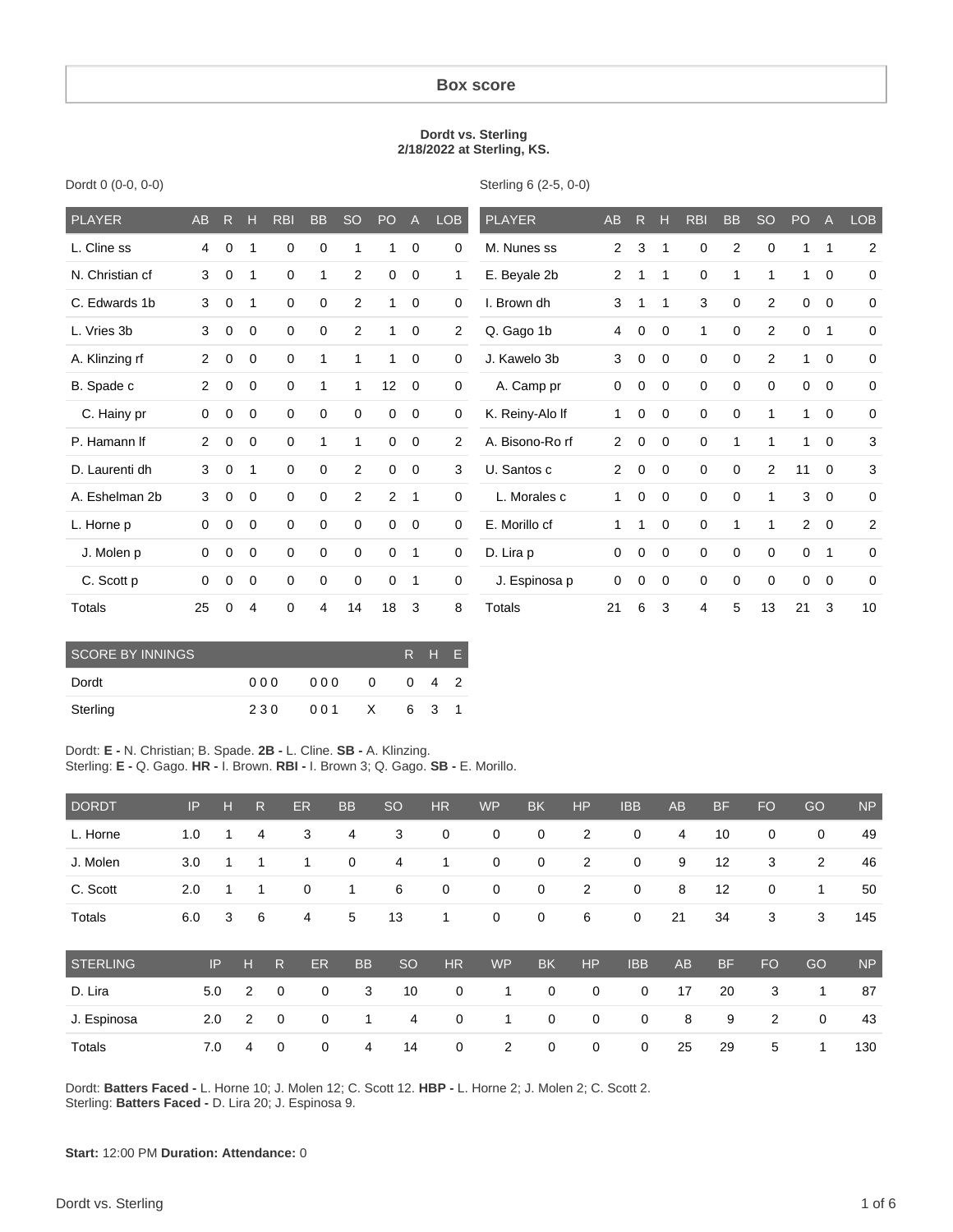Weather: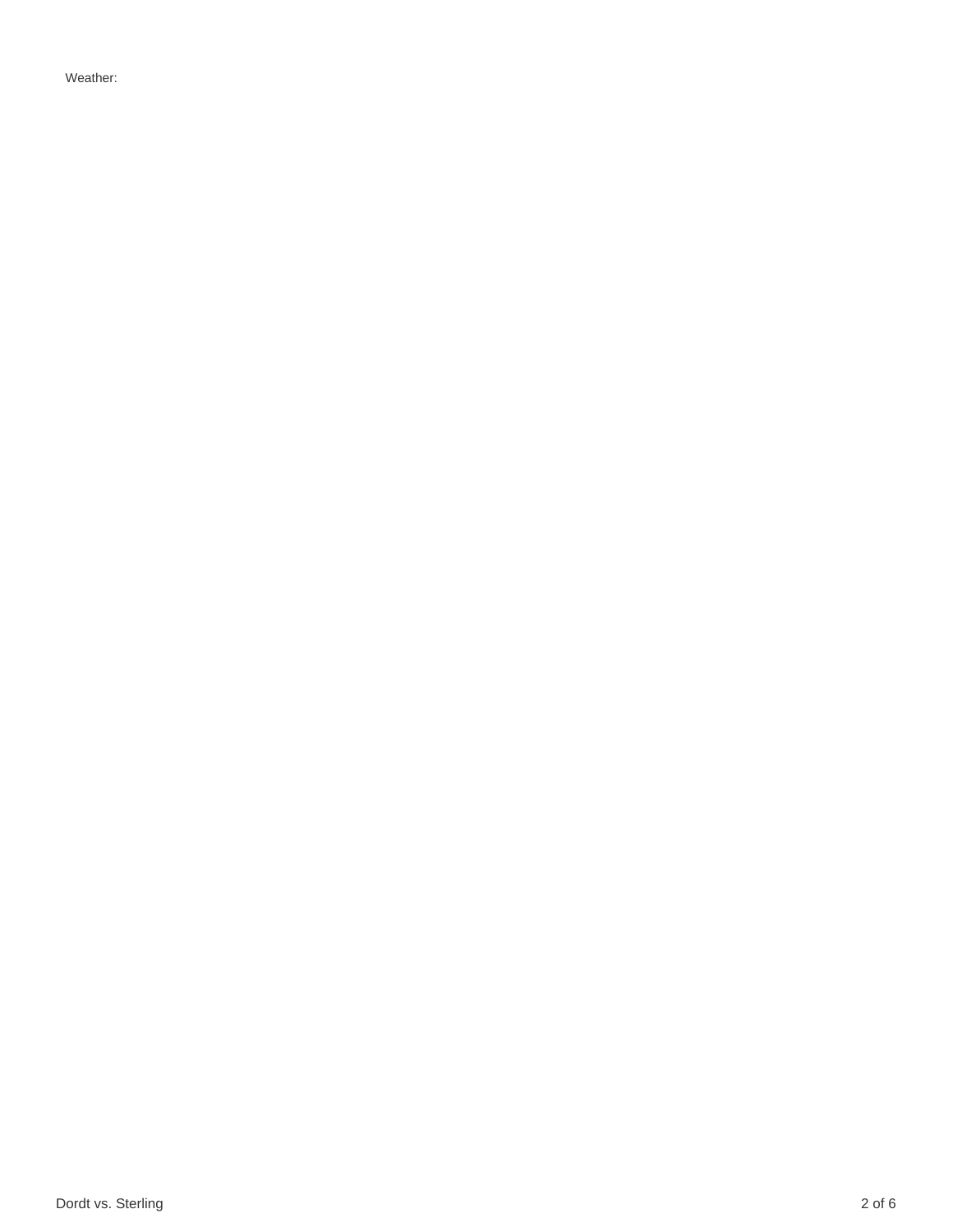#### **Play by Play**

# **Scoring Summary**

| <b>INNINGS</b>              | PLAY                                                                                                                      | $V - H$ |
|-----------------------------|---------------------------------------------------------------------------------------------------------------------------|---------|
| Sterling<br>1 <sub>st</sub> | J. Kawelo struck out swinging; I. Brown advanced to third; E. Beyale scored, unearned; M. Nunes scored.                   | $0 - 2$ |
| Sterling<br>2 <sub>nd</sub> | . Brown homered to right field, 3 RBI; M. Nunes scored; E. Morillo scored.                                                | $0 - 5$ |
| Sterling<br>6th             | Q. Gago reached first on an error by cf, RBI, advanced to second; E. Beyale advanced to third; M. Nunes scored, unearned. | $0 - 6$ |

**All Plays**

### **Dordt Top of 1st Inning**

L. Cline flied out to cf. (1 out)

N. Christian walked.

N. Christian picked off, out at first p to 1b to ss. (2 out)

C. Edwards struck out looking. (3 out)

**Inning Summary: 0 Runs , 0 Hits , 0 Errors , 0 LOB**

# **Sterling Bottom of 1st Inning**

M. Nunes walked.

E. Beyale singled to right field; M. Nunes advanced to second.

I. Brown hit by pitch; E. Beyale advanced to second; M. Nunes advanced to third.

Q. Gago struck out swinging. (1 out)

**J. Kawelo struck out swinging; I. Brown advanced to third; E. Beyale scored, unearned; M. Nunes scored.**

K. Reiny-Alo hit by pitch.

A. Bisono-Ro walked; K. Reiny-Alo advanced to second.

U. Santos struck out looking. (3 out)

**Inning Summary: 2 Runs , 1 Hits , 0 Errors , 3 LOB**

# **Dordt Top of 2nd Inning**

L. Vries flied out to lf. (1 out)

A. Klinzing reached first on an error by 1b.

B. Spade struck out looking. (2 out)

P. Hamann walked; A. Klinzing advanced to second.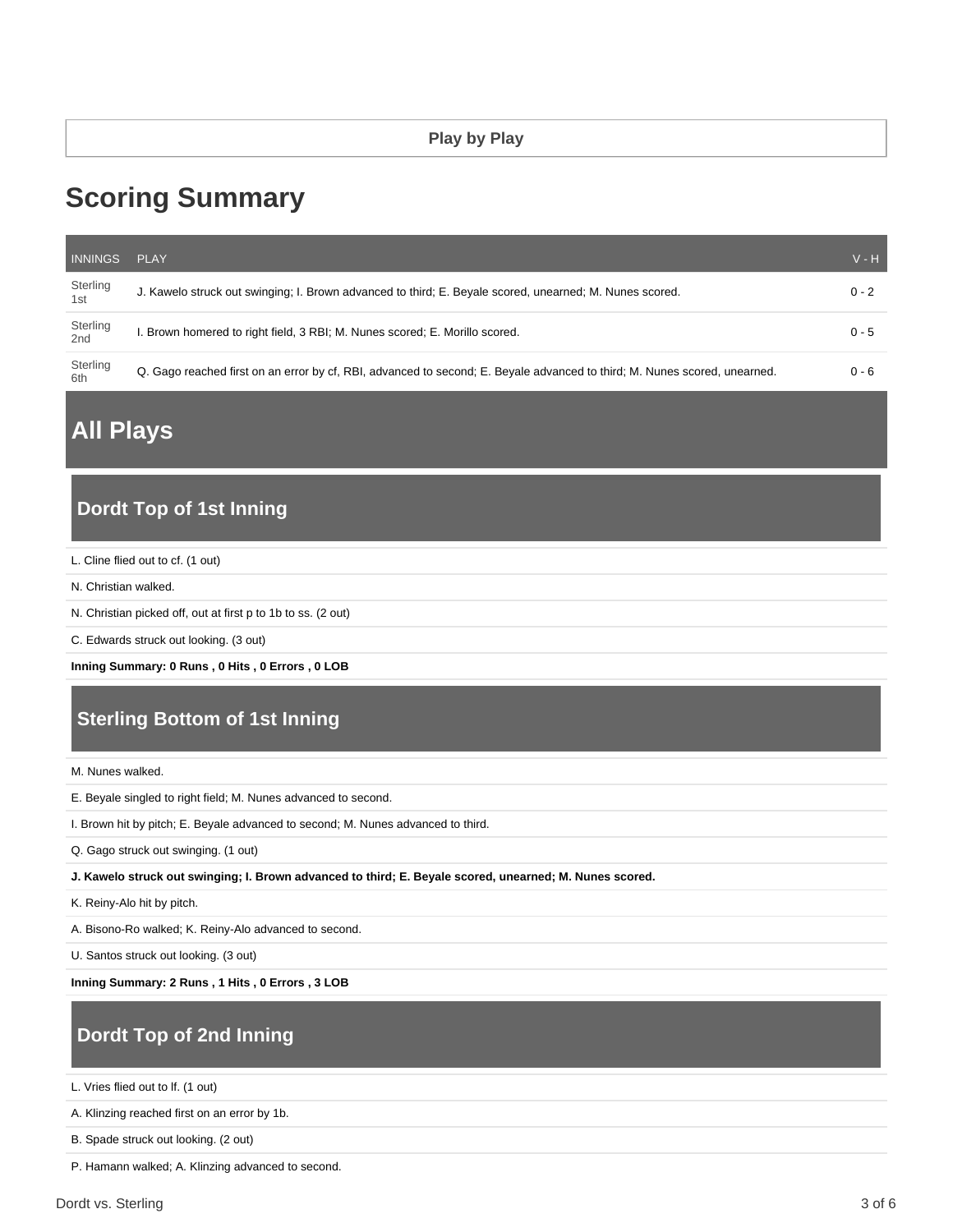**Inning Summary: 0 Runs , 0 Hits , 1 Errors , 2 LOB**

#### **Sterling Bottom of 2nd Inning**

E. Morillo walked.

E. Morillo stole second.

M. Nunes walked.

J. Molen to p for L. Horne.

E. Beyale out at first p to 2b, SAC; M. Nunes advanced to second; E. Morillo advanced to third. (1 out)

**I. Brown homered to right field, 3 RBI; M. Nunes scored; E. Morillo scored.**

Q. Gago lined out to 3b. (2 out)

J. Kawelo popped up to 2b. (3 out)

**Inning Summary: 3 Runs , 1 Hits , 0 Errors , 0 LOB**

#### **Dordt Top of 3rd Inning**

A. Eshelman struck out looking. (1 out)

L. Cline doubled to right field.

N. Christian singled to right field; L. Cline advanced to third.

C. Edwards struck out swinging. (2 out)

L. Vries struck out swinging. (3 out)

**Inning Summary: 0 Runs , 2 Hits , 0 Errors , 2 LOB**

#### **Sterling Bottom of 3rd Inning**

K. Reiny-Alo hit by pitch.

A. Bisono-Ro flied out to rf. (1 out)

U. Santos struck out swinging. (2 out)

E. Morillo hit by pitch; K. Reiny-Alo advanced to second.

M. Nunes reached on a fielder's choice; E. Morillo out at second 2b to ss. (3 out)

**Inning Summary: 0 Runs , 0 Hits , 0 Errors , 2 LOB**

## **Dordt Top of 4th Inning**

A. Klinzing walked.

B. Spade flied out to 2b. (1 out)

A. Klinzing stole second.

P. Hamann reached on a fielder's choice; A. Klinzing out at third ss to 3b. (2 out)

P. Hamann advanced to second on a wild pitch.

D. Laurenti struck out swinging. (3 out)

**Inning Summary: 0 Runs , 0 Hits , 0 Errors , 1 LOB**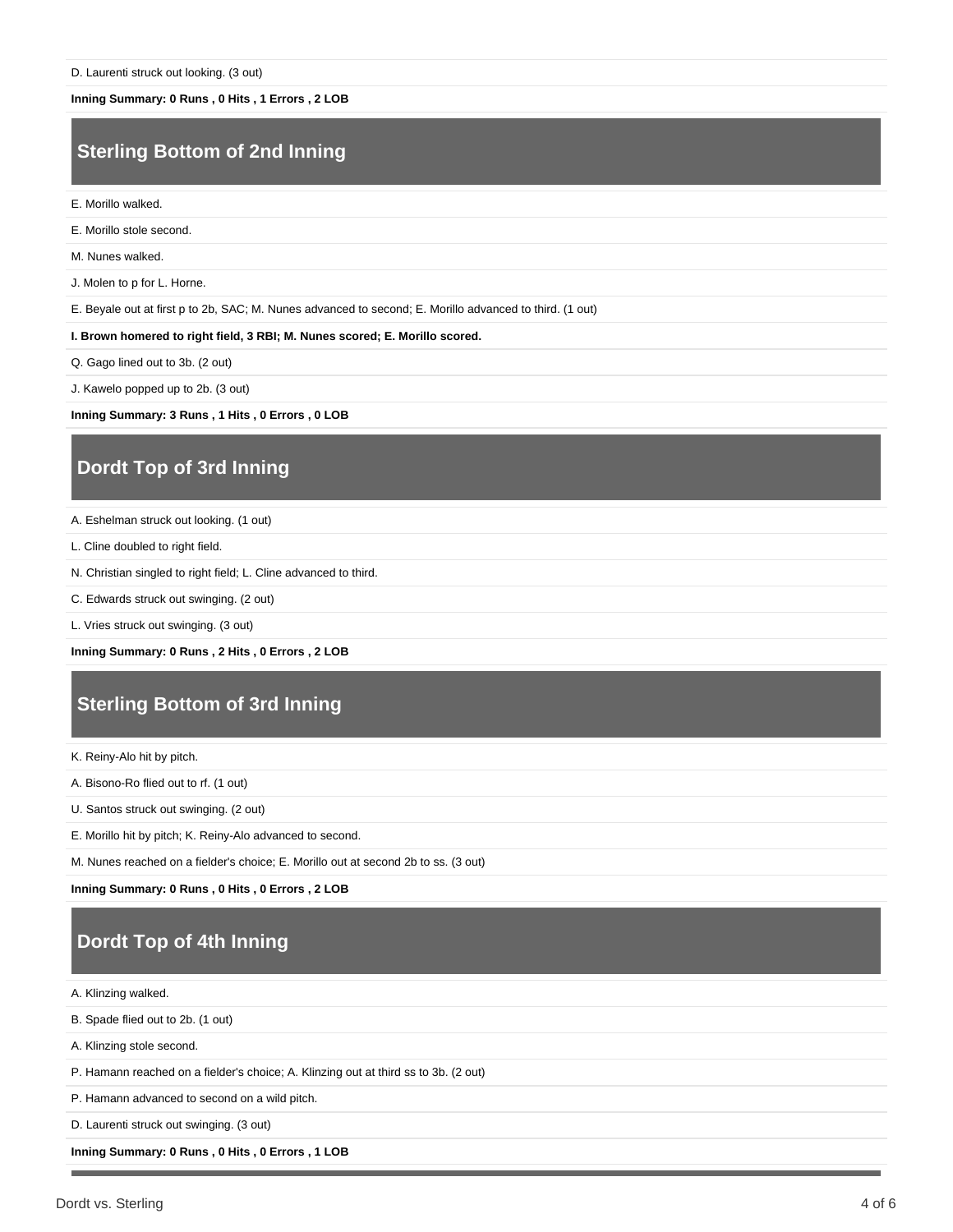#### **Sterling Bottom of 4th Inning**

E. Beyale struck out swinging. (1 out)

I. Brown struck out swinging. (2 out)

Q. Gago struck out looking. (3 out)

**Inning Summary: 0 Runs , 0 Hits , 0 Errors , 0 LOB**

# **Dordt Top of 5th Inning**

A. Eshelman struck out swinging. (1 out)

L. Cline struck out looking. (2 out)

N. Christian struck out looking. (3 out)

**Inning Summary: 0 Runs , 0 Hits , 0 Errors , 0 LOB**

## **Sterling Bottom of 5th Inning**

C. Scott to p for J. Molen.

J. Kawelo struck out swinging, reached first on an error by c.

K. Reiny-Alo grounded out to p, SAC; J. Kawelo advanced to second. (1 out)

A. Bisono-Ro hit by pitch.

L. Morales to c for U. Santos.

L. Morales struck out swinging. (2 out)

A. Camp pinch ran for J. Kawelo.

E. Morillo struck out looking. (3 out)

**Inning Summary: 0 Runs , 0 Hits , 1 Errors , 2 LOB**

# **Dordt Top of 6th Inning**

J. Kawelo to 3b for A. Camp.

J. Espinosa to p for D. Lira.

C. Edwards singled to center field.

L. Vries struck out swinging. (1 out)

A. Klinzing struck out swinging. (2 out)

C. Edwards advanced to second on a wild pitch.

B. Spade walked.

C. Hainy pinch ran for B. Spade.

P. Hamann struck out swinging. (3 out)

**Inning Summary: 0 Runs , 1 Hits , 0 Errors , 2 LOB**

## **Sterling Bottom of 6th Inning**

B. Spade to c for C. Hainy.